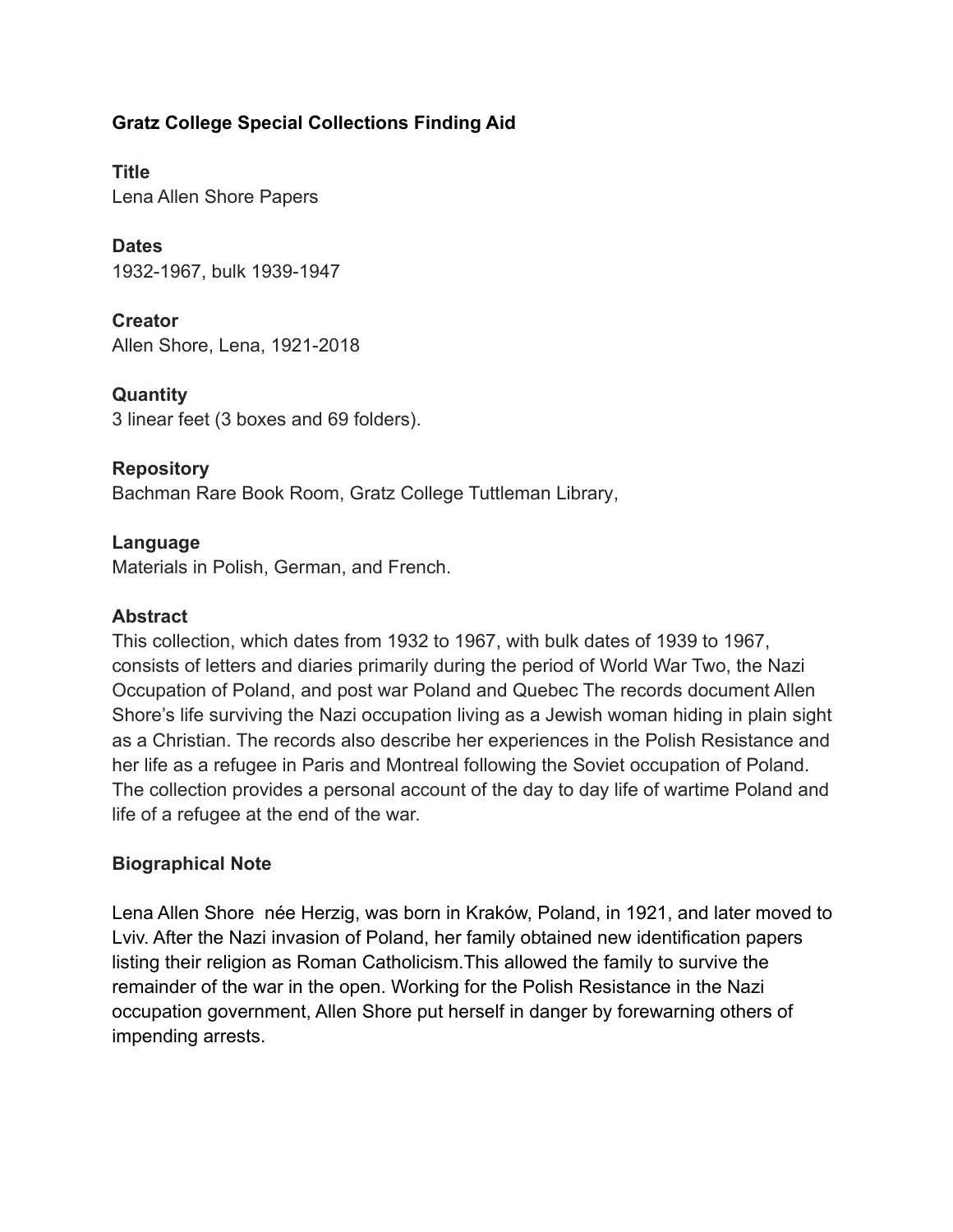After the war, she married Sigmond Shore and moved to Paris where she worked as a journalist and continued her studies at the University of Paris. In 1951, Allen Shore and her husband moved to Montreal where Shore built an import-export business and Allen Shore wrote music, poetry and short stories. Allen Shore then moved to Philadelphia and earned a doctorate from Dropsie College for Hebrew and Cognate Learning.

Founder of the Lena Allen Shore Center for the Advancement of Human Potential in Philadelphia, (which was affiliated with Gratz College), Allen Shore created 28 accredited interdisciplinary courses which addressed issues including: how to find meaning in life, Holocaust studies, combating prejudice, communication between religions. Allen Shore was also the author of 17 books and publications and has composed over 100 songs, including a cantata about the liberation of Auschwitz.

In 1978, just after Karol Wojtyla was elected Pope, Allen Shore wrote a letter urging him to use his position to improve Jewish-Christian relations. Allen Shore accompanied Pope John Paul II on his visit to Jerusalem in 2000. Allen Shore died in 2018.

### **Organization and Arrangement**

The collection is arranged into two series as follows:

**Series 1[:](https://library.temple.edu/scrc/abraham-l-freedman-papers-0)** Letters, 1932 to 1967, bulk 1939-1947 Subseries 1a: Prewar Poland, 1932-1938, Subseries 1b: World War Two Poland, 1939-1945 Subseries 1c: Post-war Years, 1945-1967

#### **Series 2:** Journals

**Subseries 1a:** Prewar Poland, is arranged chronologically and dates from 1932 to 1938. This subseries includes letters concerning Allen Shore's late adolescence and time in university before the outbreak of World War Two.

**Subseries 1b**: World War Two Poland, is arranged chronologically and dates from 1939 to 1945.. This subseries includes letters to Allen Shore's family and friends throughout Poland during the war, and her work in the Polish Resistance.

**Subseries 1c**: Post-war Years is arranged chronologically and dates from 1945 to 1967, with the bulk of the letters between 1950 to 1962. This subseries includes letters to Allen Shore's surviving family members, her husband, and the US Army in France.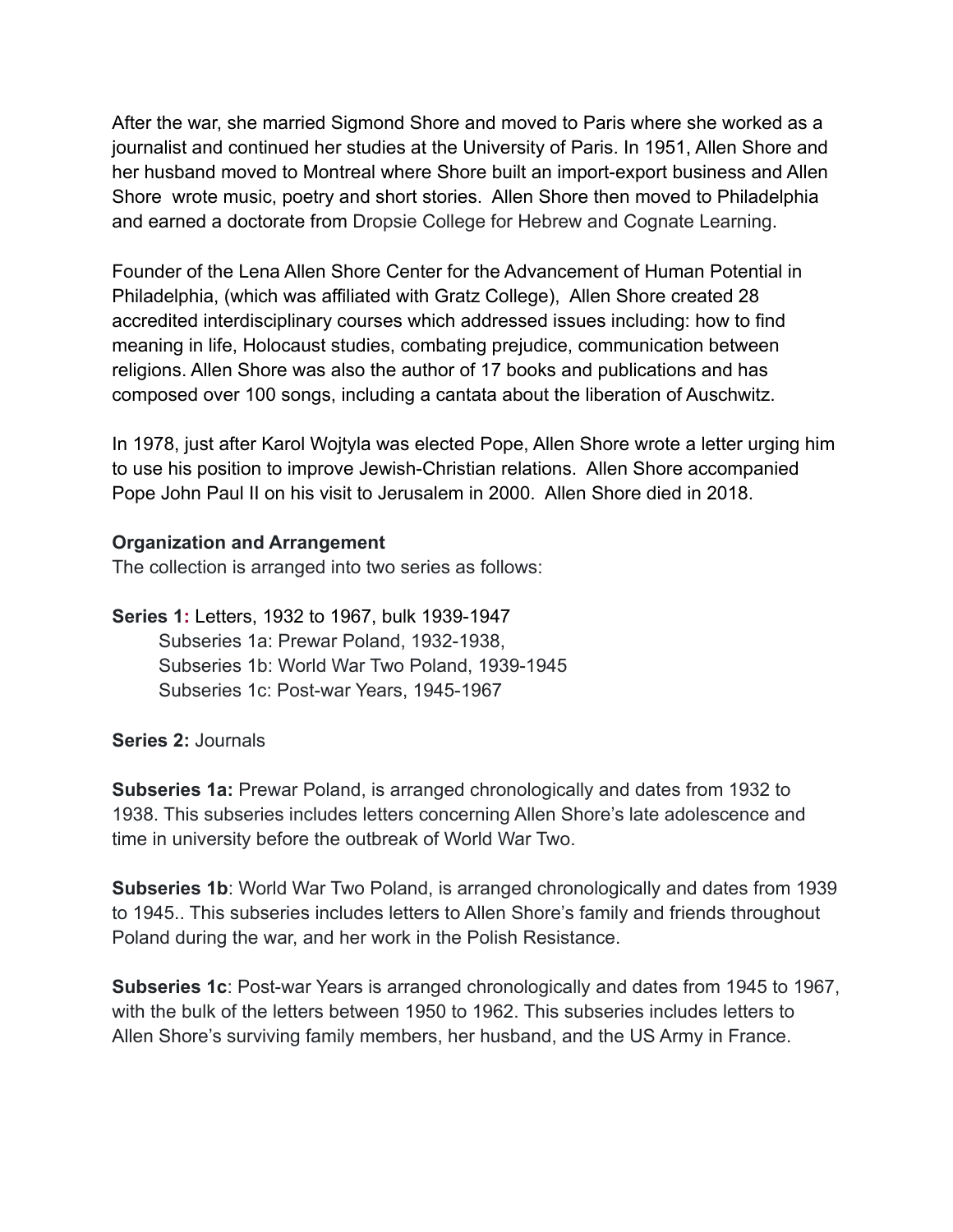**Series 2**[:](http://library.temple.edu/scrc/abraham-l-freedman-papers-1) Journals series dates from 1940- 1959 with the bulk of materials dating from 1928 to 1971. The journals document Allen Shore's life living in Poland during World War Two and her life in post-war Europe.

### **Research Access**

Collection is restricted to a small number of items. Please consult with the librarian on the availability of the collection.

### **Technical Access**

Digital copies of the collection, with translations, are currently in process and are expected to be available in early 2022.

### **Condition Note**

Collection consists of letters written on various types of paper, many are delicate, many are creased.

## **Publication and Copyright Information**

Copyright has been assigned to Gratz College by Jacques Shore. For permission to publish materials in the collection contact the Director of Library of Information Services at the Tuttleman Library of Gratz College.

## **Preferred Citation**

[Description and date of item], [Box/folder number], Lena Allen Shore Papers, Bachman Rare Book Room, Gratz College Tuttleman Library , Melrose Park, Pennsylvania.

#### **Acquisition Information**

Donated by Jacques Shore in 2018, the collection was previously stored at The Lena Allen Shore Center for the Advancement of Human Potential.

#### **Processing Information**

Collection processed and finding aid prepared in September 2021 by Timothy D. Bostic, Project Archivist.